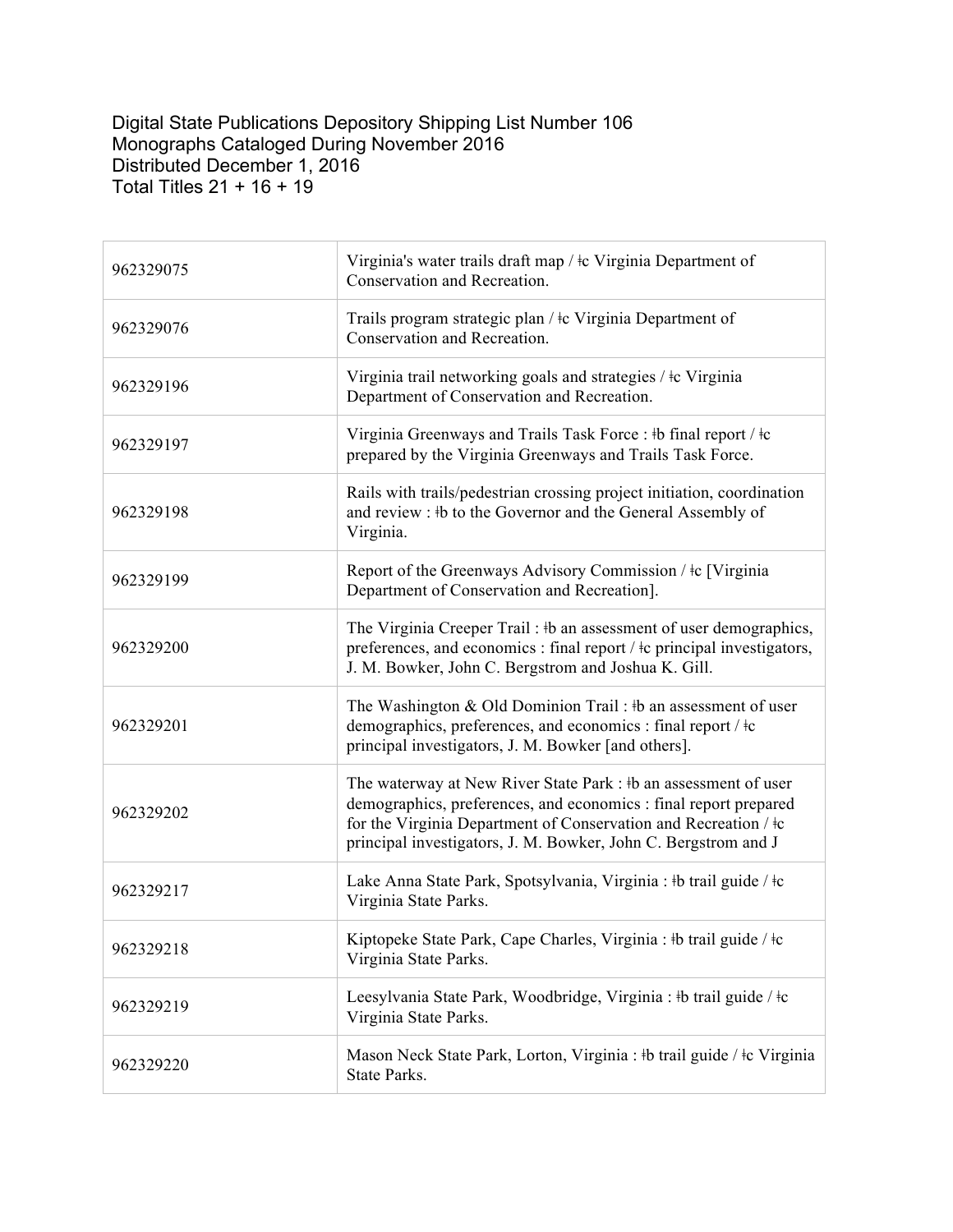| 962329221 | Natural Tunnel State Park, Duffield, Virginia : #b trail guide / #c<br>Virginia State Parks.                                                                   |
|-----------|----------------------------------------------------------------------------------------------------------------------------------------------------------------|
| 962329222 | New River Trail State Park, Max Meadows, Virginia : #b trail guide<br>/ ‡c Virginia State Parks.                                                               |
| 962329223 | Occoneechee State Park, Clarksville, Virginia : #b trail guide / $\pm$ c<br>Virginia State Park.                                                               |
| 962329224 | Pocahontas State Park (North), Chesterfield, Virginia : #b trail guide<br>/ ‡c Virginia State Parks.                                                           |
| 962329225 | Powhatan State Park, Powhatan, Virginia : #b trail guide / #c<br>Virginia State Parks.                                                                         |
| 962329226 | Shenandoah River Raymond R. "Andy" Guest Jr. State Park,<br>Bentonville, Virginia : #b trail guide / $\pm c$ Virginia State Parks.                             |
| 962329227 | Sailor's Creek Battlefield Historical State Park, Rice, Virginia : #b<br>trail guide / ‡c Virginia State Parks.                                                |
| 962329228 | Sky Meadows State Park, Delaplane, Virginia : #b trail guide / #c<br>Virginia State Parks.                                                                     |
| 963829394 | Smith Mountain State Park, Huddleston, Virginia : #b trail guide / $\pm c$<br>Virginia State Parks.                                                            |
| 963829395 | Staunton River State Park, Scottsburg, Virginia : #b trail guide / #c<br>Virginia State Parks.                                                                 |
| 963829396 | Staunton River Battlefield State Park, Randolph, Virginia : #b trail<br>guide / ‡c Virginia State Parks.                                                       |
| 963829397 | Westmoreland State Park, Montross, Virginia : #b trail guide / $\pm c$<br>Virginia State Parks.                                                                |
| 963829398 | Twin Lakes State Park, Green Bay, Virginia : #b trail guide / #c<br>Virginia State Parks.                                                                      |
| 963829399 | Wilderness Road State Park, Ewing, Virginia : #b trail guide / #c<br>Virginia State Parks.                                                                     |
| 963829400 | York River State Park (bike trails), Williamsburg, Virginia : #b trail<br>guide / ‡c Virginia State Parks.                                                     |
| 963829422 | Golfing green Virginia : #b golf course environmental stewardship /<br><sup>‡</sup> c [Department of Conservation & Recreation and Chesapeake Bay<br>Program]. |
| 963829423 | Managing nutrients on public lands / $\pm c$ Virginia Department of<br>Conservation and Recreation.                                                            |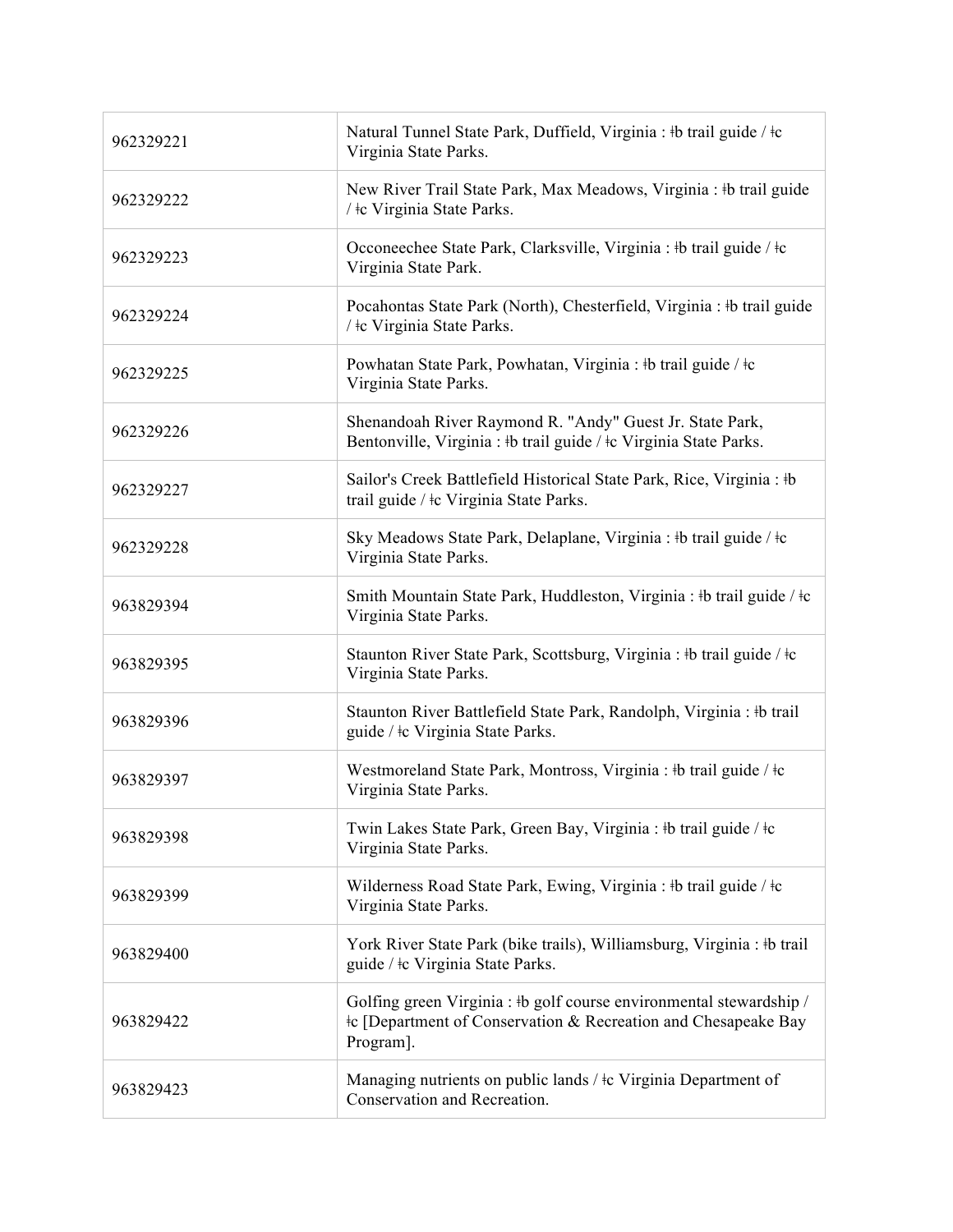| 963829424 | Nutrient management plans / $\pm c$ Virginia Department of<br>Conservation and Recreation.                                                                                                                                                                          |
|-----------|---------------------------------------------------------------------------------------------------------------------------------------------------------------------------------------------------------------------------------------------------------------------|
| 963829425 | Raindrops keep falling on your head : #b activities for kids who care<br>about the environment.                                                                                                                                                                     |
| 963829426 | Tips on keeping your lawn green  and the Chesapeake Bay clean /<br>te Virginia Department of Conservation and Recreation.                                                                                                                                           |
| 963829427 | Virginia livestock exclusion system : #b invest for better profits and<br>water quality / $\pm c$ Virginia Department of Conservation and<br>Recreation.                                                                                                            |
| 963829428 | Virginia's major watersheds / ‡c Virginia Department of<br>Conservation and Recreation.                                                                                                                                                                             |
| 963829430 | CPREA audit: #b auditor's summary report: community<br>confinement facilities (Harrisonburg Men's Diversion Center).                                                                                                                                                |
| 963828322 | PREA: detecting, reporting, preventing / ‡c Virginia Department of<br>Corrections.                                                                                                                                                                                  |
| 963958637 | News you need : #b public comment period for regulatory action / $\pm c$<br>Virginia Board of Audiology and Speech-Language Pathology.                                                                                                                              |
| 963958638 | News you need : #b regulatory update / #c Virginia Board of<br>Audiology and Speech-Language Pathology.                                                                                                                                                             |
| 963958639 | News you need : #b regulatory update / #c Virginia Board of<br>Audiology and Speech-Language Pathology.                                                                                                                                                             |
| 963958640 | News you need : #b regulatory update / #c Virginia Board of<br>Audiology and Speech-Language Pathology.                                                                                                                                                             |
| 963958568 | News you need : #b emergency regulations for cerumen<br>management / ‡c Virginia Board of Audiology and Speech-<br>Language Pathology.                                                                                                                              |
| 963958569 | Regulations governing the practice of physician assistants : #b title<br>of regulations : 18 VAC 85-50-10 et seq. : statutory authority :<br>[section] 54.1-2400 and chapter 29 of title 54.1 of the Code of<br>Virginia / ‡c Virginia Board of Medicine.           |
| 963958570 | Regulations governing the practice of medicine, osteopathy,<br>podiatry and chiropractic: #b title of regulations: 18 VAC 85-20-10<br>et seq.: statutory authority: [section] 54.1-2400 and chapter 29 of<br>title 54.1 of the Code of Virginia / ‡c Virginia Board |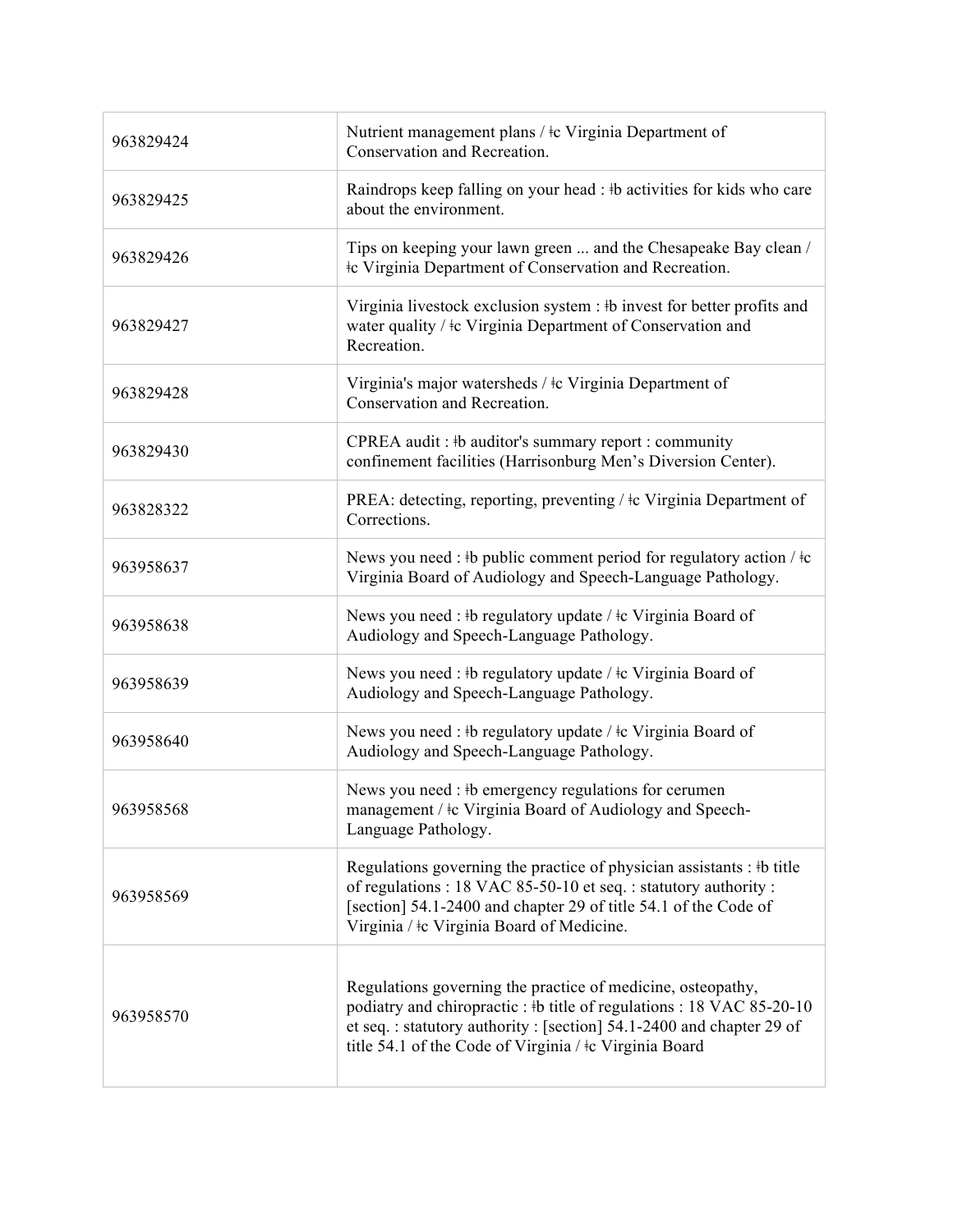| 963958571 | Regulations governing the practice of licensed midwives : #b title of<br>regulations: 18 VAC 85-130-10 et seq.: statutory authority:<br>[section] 54.1-2400 and chapter 29 of title 54.1 of the Code of<br>Virginia / ‡c Virginia Board of Medicine.                     |
|-----------|--------------------------------------------------------------------------------------------------------------------------------------------------------------------------------------------------------------------------------------------------------------------------|
| 963958340 | Regulations governing the practice of behavior analysis : #b title of<br>regulations: 18VAC85-150-10 et seq.: statutory authority:<br>[section] 54.1-2400 and chapter 29 of title 54.1 of the Code of<br>Virginia / $\pm c$ Virginia Board of Medicine.                  |
| 963958352 | Regulations governing the practice of radiologic technology : $\#$ b title<br>of regulations: 18 VAC 85-101-10 et seq.: statutory authority:<br>54.1-2400 and chapter 29 of title 54.1 of the Code of Virginia / $\frac{1}{2}$<br>Virginia Board of Medicine.            |
| 963958353 | Regulations governing the licensure of occupational therapists : $\n $ +b<br>title of regulations : 18 VAC 85-80-10 et seq. : statutory authority :<br>[section] 54.1-2400 and chapter 29 of title 54.1 of the Code of<br>Virginia / $\pm c$ Virginia Board of Medicine. |
| 963958641 | Regulations governing the licensure of athletic trainers : #b title of<br>regulations : 18 VAC 85-120-10 et seq. : statutory authority :<br>[section] 54.1-2400 and chapter 29 of title 54.1 of the Code of<br>Virginia / $\pm c$ Virginia Board of Medicine.            |
| 963958754 | Regulations governing the practice of licensed acupuncturists : $\mathcal{b}$<br>title of regulations : 18 VAC 85-110-10 et seq. : statutory authority :<br>[section] 54.1-2400 and chapter 29 of title 54.1 of the Code of<br>Virginia / ‡c Virginia Board of Medicine. |
| 963958755 | Drug laws for practitioners / ‡c Commonwealth of Virginia,<br>Department of Health Professions.                                                                                                                                                                          |
| 963958756 | Regulations governing the practice of assisted living facility<br>administrators : #b title of regulations : 18 VAC95-30-10 et seq. :<br>statutory authority: [section] 54.1-2400 and chapter 31 of title 54.1<br>of the Code of Virginia / ‡c Virginia Board of Long-T  |
| 963958757 | Regulations of the Virginia Board of Funeral Directors and<br>Embalmers : #b title of regulations : 18 VAC 65-20-10 et seq. :<br>statutory authority: [section] 54.1-2400 and chapter 28 of title 54.1<br>of the Code of Virginia / ‡c Virginia Board of Funeral Direct  |
| 963958354 | Regulations governing the practice of dental assistants : title of<br>regulations : 18 VAC 60-30-10 et seq. : statutory authority :<br>[section]54.1-2400 and Chapter 27 of Title 54.1 of the Code of<br>Virginia / $\pm c$ Virginia Board of Dentistry.                 |